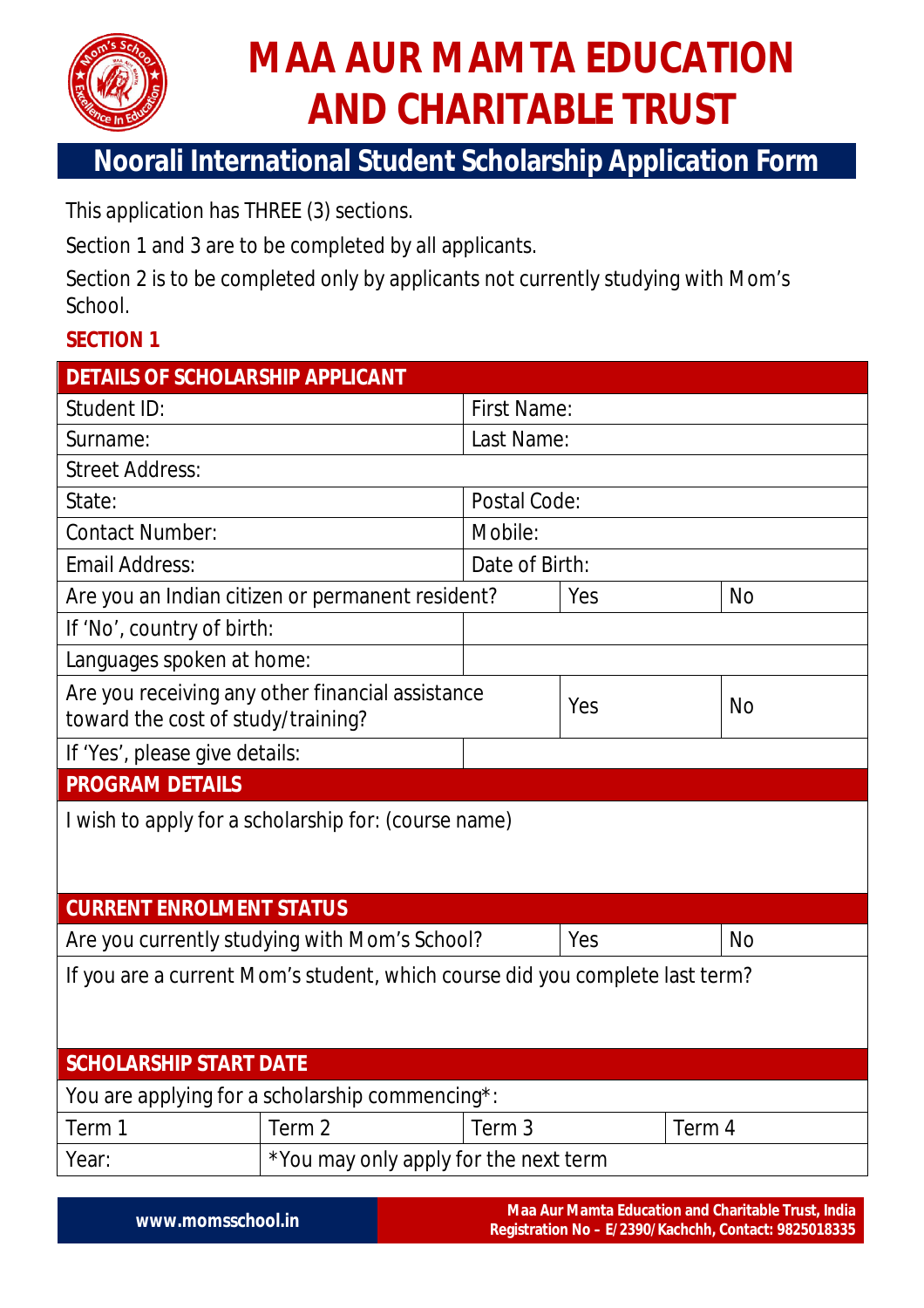

# **MAA AUR MAMTA EDUCATION AND CHARITABLE TRUST**

## **Noorali International Student Scholarship Application Form**

#### **SECTION 2**

To be completed only by applicants not currently studying with Mom's.

| <b>EDUCATION (provide academic documents)</b> |
|-----------------------------------------------|
|-----------------------------------------------|

#### **School Education**

| Last School Name:           |             | Last Class: |               |  |
|-----------------------------|-------------|-------------|---------------|--|
| <b>School Affiliated to</b> | <b>CBSE</b> | <b>GSEB</b> | <b>Others</b> |  |

### **ENSURE YOU HAVE ATTACHED THE FOLLOWING:**

- 1) Copy of passport or birth certificate
- 2) Copy of last progress report
- 3) One page report demonstrating why you should be awarded Mom's Scholarship

IMPORTANT: Incomplete applications will not be considered. Please ensure all required attachments are provided.